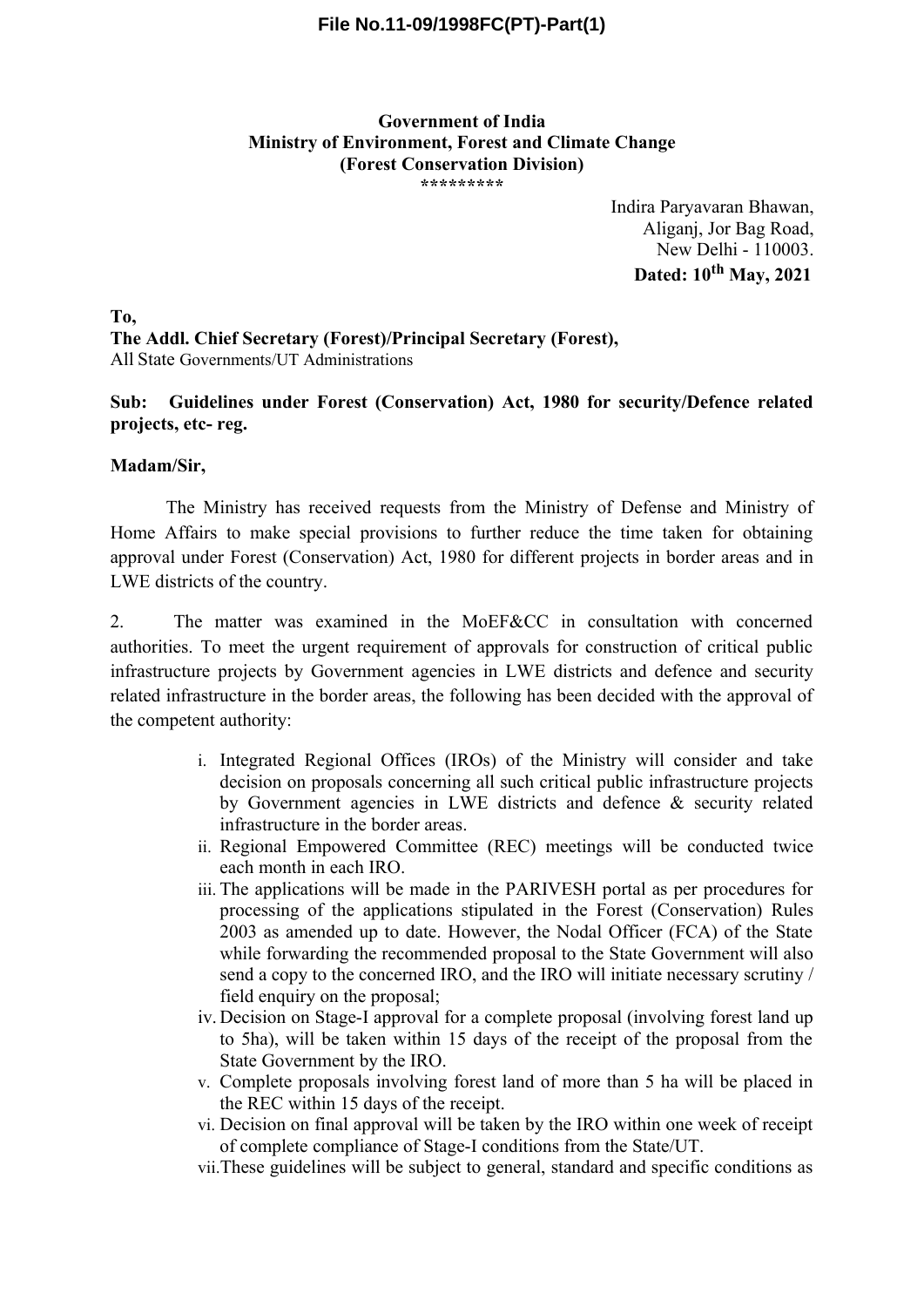# **File No.11-09/1998FC(PT)-Part(1)**

applicable to such projects and any additional conditions as the concerned Regional Officer/REC deems fit in the interest of conservation of biodiversity of the area.

3. The standard principles/conditions, as below, shall be followed by the State government while a proposal is submitted for consideration /examination at IRO /REC level:

viii.The proposal has to be site specific.

- ix. The requirement of forest land is unavoidable and bare minimum.
- x. Three alternatives have been examined and details of the same have been made part of the proposal.
- xi. The forest area proposed for diversion is not within any National Park, Wild Life Sanctuary, Tiger Reserve, wildlife corridor or ESZ (when applicable; refer: Ministry's letter no 5-2/2017-FC dated 24.7.2020 and 6-60/2020WL(pt-1) dated 16.7.2020) for which clearance from Standing Committee of National Board of Wildlife shall be taken after recommendation of State Board for Wildlife.
- xii.All mitigation measures including levying of compensatory levies (CA, NPV, etc), as applicable, shall be prescribed.
- xiii.Timelines stipulated are subject to submission of complete proposals with recommendation for diversion by the State Government.

4. It is further clarified that the existing guidelines at paras 4.4 and 4.5 of Chapter-4 of the Handbook of FCA 1980, are hereby withdrawn.

This issues with the approval of competent authority.

Yours faithfully,

**(Sandeep Sharma)** Assistant Inspector General of Forests

### **Copy to:**

- 1. Secretary, Ministry of Home Affairs, Government of India
- 2. Secretary, Ministry of Defense, Government of India
- 3. Principal Chief Conservator of Forests, all State Governments/UT Administrations
- 4. Nodal Officer (FCA), all State Governments/UT Administrations
- 5. All Integrated Regional Offices (Central), MoEF&CC, GoI.
- 6. All DIGF/AIGF/Scientist 'D' in the Forest Conservation Division, MoEF&CC, GoI
- 7. Sr. Director (Technical), NIC, MoEF&CC with a request to place a copy of the letter on website of this Ministry.
- 8. PS to Hon'ble Union Minister (EF&CC)/PS to Hon'ble Union Minister of State (EF&CC)
- 9. Sr. PPS to the Secretary/ DGF&SS/ ADGF, MoEF&CC
- 10.Guard File